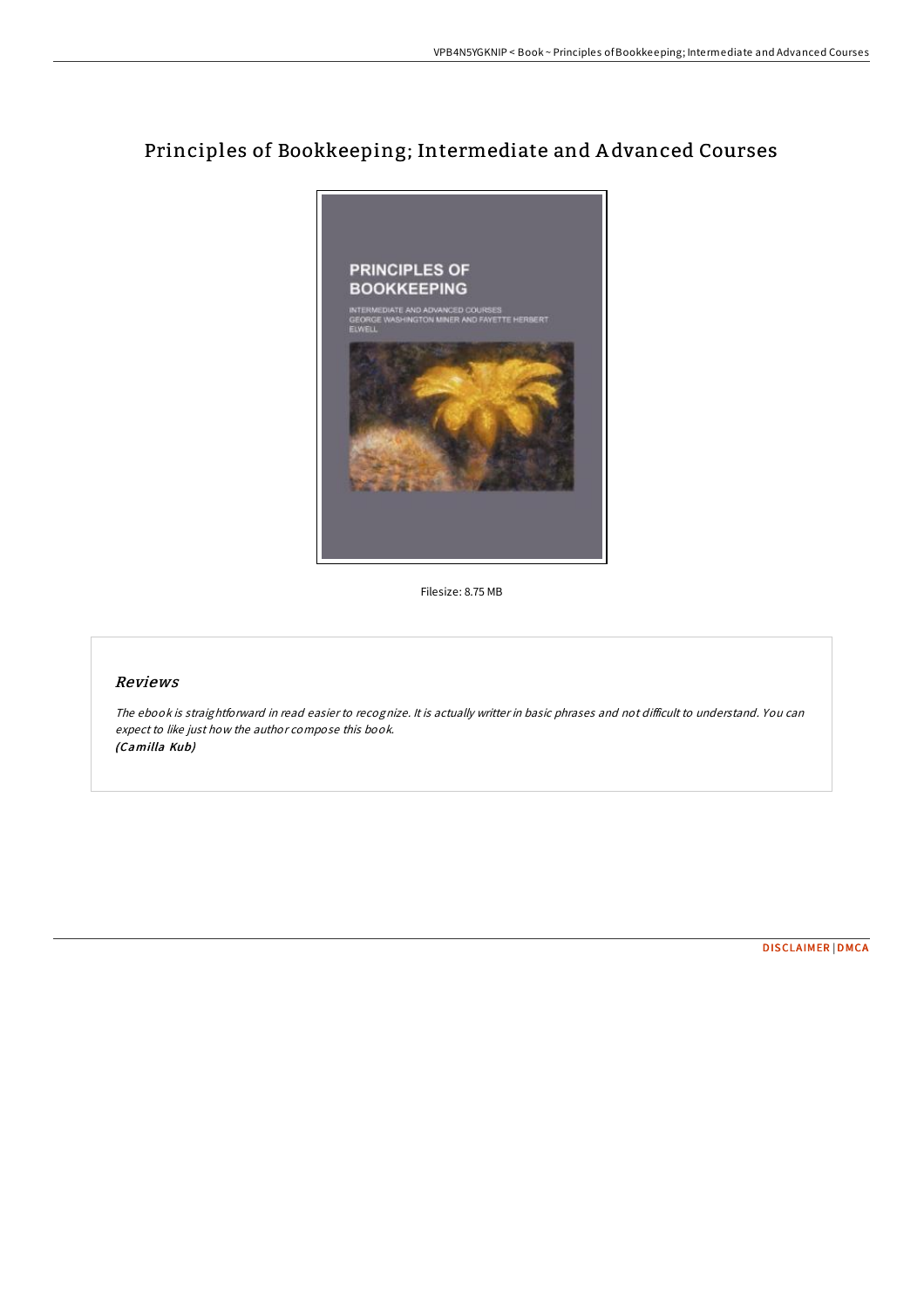#### PRINCIPLES OF BOOKKEEPING; INTERMEDIATE AND ADVANCED COURSES



Rarebooksclub.com, United States, 2012. Paperback. Book Condition: New. 246 x 189 mm. Language: English . Brand New Book \*\*\*\*\* Print on Demand \*\*\*\*\*.This historic book may have numerous typos and missing text. Purchasers can download a free scanned copy of the original book (without typos) from the publisher. Not indexed. Not illustrated. 1918 Excerpt: .column footings, indicates the folio of the ledger. 3. Study the explanation and illustration of the sales book, page 260. Make the proper entry to close it. Post the closing entry to the general ledger. 4. Refer to the purchase book, and close it as directed on page 261. Post the entry to the general ledger. 5. Study the explanation and the illustration of the journal as outlined on page 262. Make the proper entry to close it. Post the entry to the general ledger. 6. Prove the sales ledger by an abstract similar in outline to the following: 7. Prove the purchase ledger by an abstract similar in outline to the following: 8. Have the abstracts approved by the instructor. If they are correct, make a trial balance from the general ledger. 9. Have the trial balance approved. 10. After approval by the instructor, record both the trial balance and the abstracts in Blank No. 1, on the page indicated by the index. 11. Prove the notebook. 12. Hand all books to the instructor for examination. Remember the monthly statement of your bank account. Exercise 62. Review For Written Work 1. Make the statements from the following trial balance: Cash \$2485.30 Notes Receivable 855.20 Accounts Receivable 938.65 Mdse. Inventory 8090.55 Real Estate 3000. Building and Fixtures 6072.95 Office Furniture 177.60 Delivery Equipment 382. Notes Payable \$1100. Accounts Payable 2218.40 A. L. Persons, Investment 9525. A. L. Persons, Drawing 95. Harry K. Leslie, Investment 9525. Harry...

Read [Principle](http://almighty24.tech/principles-of-bookkeeping-intermediate-and-advan.html)s of Bookkeeping; Intermediate and Advanced Courses Online B Download PDF [Principle](http://almighty24.tech/principles-of-bookkeeping-intermediate-and-advan.html)s of Bookkeeping; Intermediate and Advanced Courses